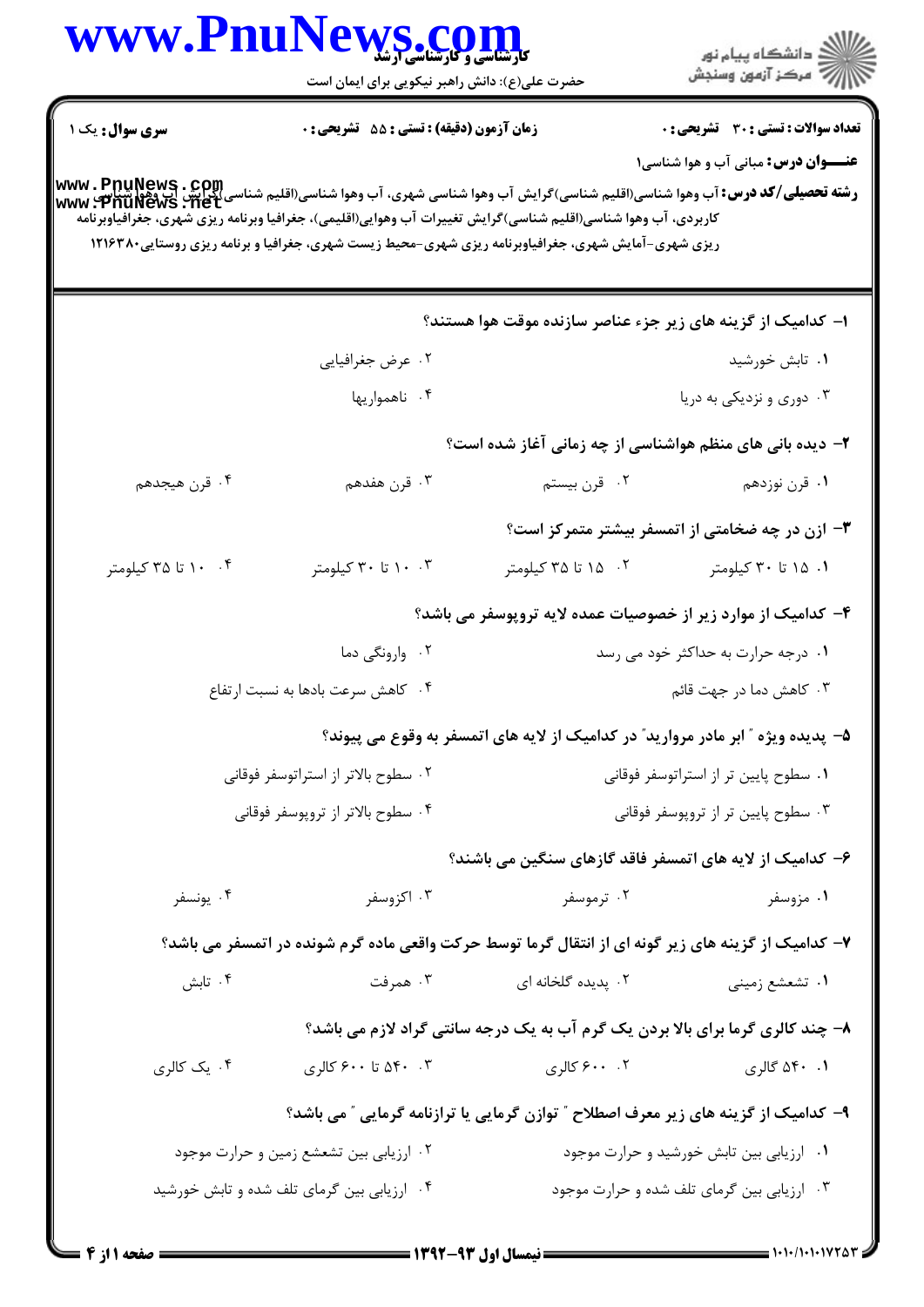|                        | WWW.PnuNews.com<br>حضرت علی(ع): دانش راهبر نیکویی برای ایمان است                                                                                                                                                    | ڪ دانشڪاه پيام نور<br>7- مرڪز آزمون وسنڊش                                                                                                                                                      |
|------------------------|---------------------------------------------------------------------------------------------------------------------------------------------------------------------------------------------------------------------|------------------------------------------------------------------------------------------------------------------------------------------------------------------------------------------------|
| <b>سری سوال : ۱ یک</b> | زمان آزمون (دقيقه) : تستى : 55 تشريحى : 0                                                                                                                                                                           | <b>تعداد سوالات : تستي : 30 ٪ تشريحي : 0</b>                                                                                                                                                   |
|                        | کاربردی، آب وهوا شناسی(اقلیم شناسی)گرایش تغییرات آب وهوایی(اقلیمی)، جغرافیا وبرنامه ریزی شهری، جغرافیاوبرنامه<br>ریزی شهری-آمایش شهری، جغرافیاوبرنامه ریزی شهری-محیط زیست شهری، جغرافیا و برنامه ریزی روستایی۲۱۶۳۸۰ | <b>عنـــوان درس:</b> مبانی آب و هوا شناسی۱<br><b>رشته تحصیلی/کد درس:</b> آب وهوا شناسی(اقلیم شناسی)گرایش آب وهوا شناسی شهری، آب وهوا شناسی(اقلیم شناسی)گرایش آب وهوا<br>سنگ www: PnuNews . net |
|                        |                                                                                                                                                                                                                     |                                                                                                                                                                                                |
|                        | ۰۲ گرمای ویژه آبها                                                                                                                                                                                                  | ۱۰– کدامیک از گزینه های زیر عامل مهم اثر دریاها در اختلاف درجه حرارت می باشد؟<br>٠١ جريانهاي دريايي                                                                                            |
|                        | ۰۴ پراکندگی نامنظم دریاها                                                                                                                                                                                           | ۰۳ همرفت                                                                                                                                                                                       |
|                        |                                                                                                                                                                                                                     |                                                                                                                                                                                                |
|                        |                                                                                                                                                                                                                     | 11– كداميك از گزينه هاي زير معرف واژه ″ لپس ريت ″ مي باشد؟                                                                                                                                     |
|                        | ۰۲ افزایش دما با افزایش ارتفاع<br>۰۴ درجه افزایش دما برای واحدی از افزایش ارتفاع                                                                                                                                    | ۰۱ میزان کاهش دما با کاهش ارتفاع<br>۰۳ درجه کاهش دما برای واحدی از افزایش ارتفاع                                                                                                               |
|                        |                                                                                                                                                                                                                     |                                                                                                                                                                                                |
|                        |                                                                                                                                                                                                                     | <b>۱۲</b> - کدامیک از روابط زیر جهت تبدیل درجه سلسیوس به فارنهایت به کار می رود؟<br>$(F-32)$ $\frac{5}{9}$ $\cdot$ 1                                                                           |
|                        |                                                                                                                                                                                                                     | $\frac{9}{5}C + 32$ . <sup>7</sup>                                                                                                                                                             |
|                        |                                                                                                                                                                                                                     | $(F-32)\frac{9}{5}$ . $\sqrt{9}$                                                                                                                                                               |
|                        |                                                                                                                                                                                                                     | $\frac{5}{9}C + 32$ . $\frac{5}{9}$                                                                                                                                                            |
|                        |                                                                                                                                                                                                                     | ۱۳- اصطلاح ″سرد شدن بی دررو″ در بر گیرنده کدامیک از تعاریف زیر می باشد؟                                                                                                                        |
|                        | ۰۲ سرد شدن توده هوا ناشی از جابه جایی عروجی                                                                                                                                                                         | ۰۱ سرد شدن توده هوا ناشی از متراکم شدن آن                                                                                                                                                      |
|                        | ۰۴ سرد شدن توده هوا ناشی از صعود آن                                                                                                                                                                                 | ۰۳ سرد شدن توده هوا ناشی از فرود آن                                                                                                                                                            |
|                        |                                                                                                                                                                                                                     | ۱۴- میزان لپس ریت بی دررو اشباع شده در هر صد متر درون یک توده هوای منطقه حاره چه مقدار می باشد؟                                                                                                |
|                        | ۰۱۲ ۰/۵ درجه سانتی گراد                                                                                                                                                                                             | ۰۱ ۰/۴ درجه سانتی گراد                                                                                                                                                                         |
|                        | ۰/۰۵ درجه سانتی گراد                                                                                                                                                                                                | ۰۳ . ۰/۰۰درجه سانتی گراد                                                                                                                                                                       |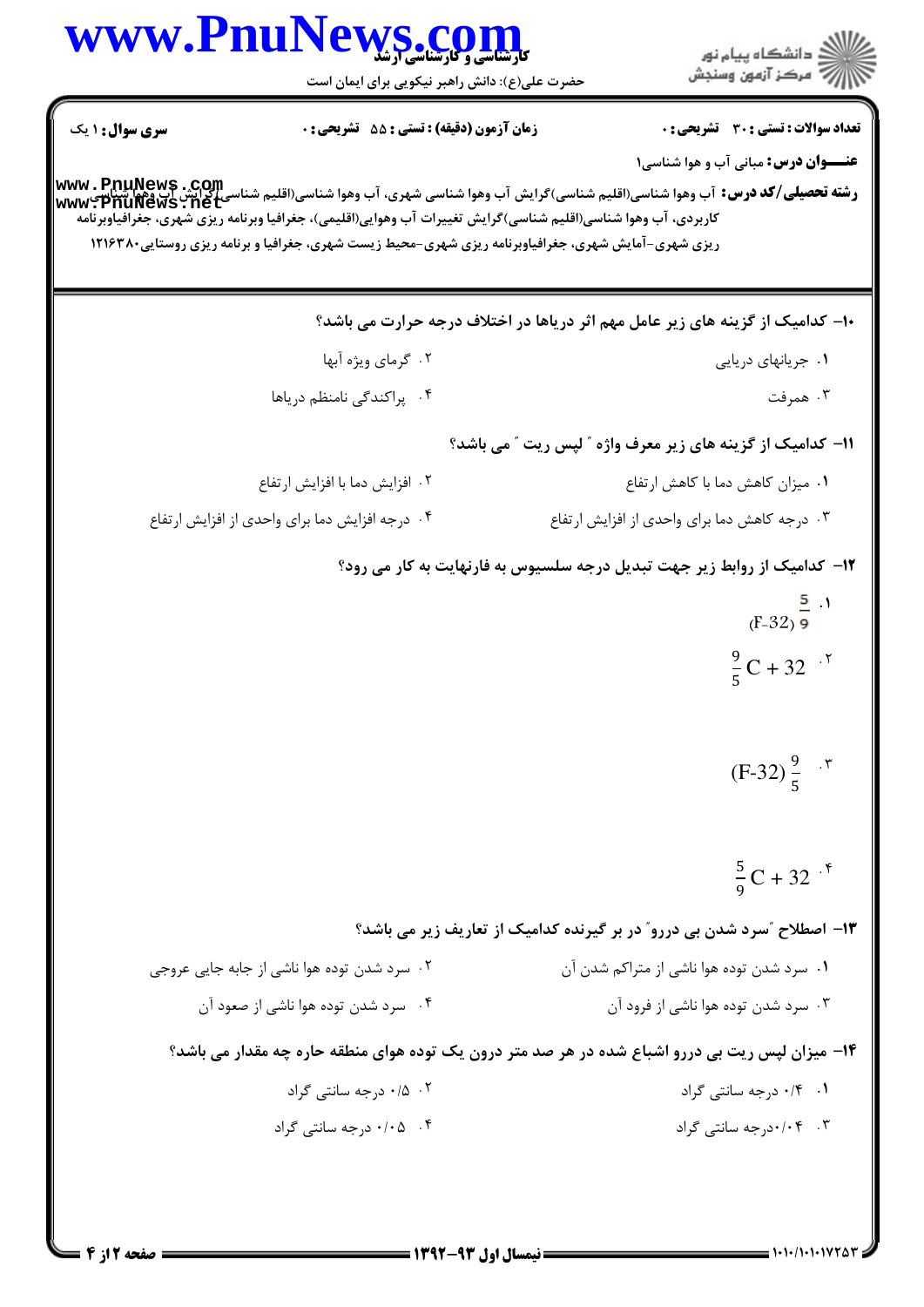| www.Pnul               |                                                                                                                                                                                                                                                                                                                                                                                                                                                                                                                                                                                                                                                                                                                                                                                                                                                                                                                                                                                                                                                                                                                                                                                                                                                                                                                                                                                                                                                                                                                                                                                                                                                                                                                                                                                                                                                                                                                                                                                                                                                                                                                                |                     | ڪ دانشڪاه پيام نور<br>/7 مرڪز آزمون وسنڊش |
|------------------------|--------------------------------------------------------------------------------------------------------------------------------------------------------------------------------------------------------------------------------------------------------------------------------------------------------------------------------------------------------------------------------------------------------------------------------------------------------------------------------------------------------------------------------------------------------------------------------------------------------------------------------------------------------------------------------------------------------------------------------------------------------------------------------------------------------------------------------------------------------------------------------------------------------------------------------------------------------------------------------------------------------------------------------------------------------------------------------------------------------------------------------------------------------------------------------------------------------------------------------------------------------------------------------------------------------------------------------------------------------------------------------------------------------------------------------------------------------------------------------------------------------------------------------------------------------------------------------------------------------------------------------------------------------------------------------------------------------------------------------------------------------------------------------------------------------------------------------------------------------------------------------------------------------------------------------------------------------------------------------------------------------------------------------------------------------------------------------------------------------------------------------|---------------------|-------------------------------------------|
| <b>سری سوال : ۱ یک</b> |                                                                                                                                                                                                                                                                                                                                                                                                                                                                                                                                                                                                                                                                                                                                                                                                                                                                                                                                                                                                                                                                                                                                                                                                                                                                                                                                                                                                                                                                                                                                                                                                                                                                                                                                                                                                                                                                                                                                                                                                                                                                                                                                |                     |                                           |
|                        |                                                                                                                                                                                                                                                                                                                                                                                                                                                                                                                                                                                                                                                                                                                                                                                                                                                                                                                                                                                                                                                                                                                                                                                                                                                                                                                                                                                                                                                                                                                                                                                                                                                                                                                                                                                                                                                                                                                                                                                                                                                                                                                                |                     |                                           |
|                        | <b>VS .COM</b><br>حضرت علی(ع): دانش راهبر نیکویی برای ایمان است<br>زمان آزمون (دقیقه) : تستی : 55 آتشریحی : 0<br><b>تعداد سوالات : تستی : 30 ٪ تشریحی : 0</b><br><b>عنـــوان درس:</b> مبانی آب و هوا شناسی۱<br><b>رشته تحصیلی/کد درس:</b> آب وهوا شناسی(اقلیم شناسی)گرایش آب وهوا شناسی شهری، آب وهوا شناسی(اقلیم شناسی)گرایش آب وهوا<br>سنگ www: PnuNews . net<br>کاربردی، آب وهوا شناسی(اقلیم شناسی)گرایش تغییرات آب وهوایی(اقلیمی)، جغرافیا وبرنامه ریزی شهری، جغرافیاوبرنامه<br>ریزی شهری-آمایش شهری، جغرافیاوبرنامه ریزی شهری-محیط زیست شهری، جغرافیا و برنامه ریزی روستایی۲۸۰ ۱۲۱۶<br>۱۵– تحت چه شرایطی توده هوا " ناپایدار مطلق " اطلاق می شود؟<br>۰۱ اگر لپس ریت حرارت در لایه های هوای اطراف از لپس ریت بی دورو خشک کمتر باشد<br>۰۲ اگر لپس ریت حرارت در لایه های هوای اطراف از لپس ریت بی دورو خشک بیشتر باشد<br>۰۳ اگر لپس ریت بی دررو خشک در لایه های هوای اطراف از لپس ریت حرارت کمتر باشد<br>۰۴ اگر لپس ریت بی دررو خشک در لایه های هوای اطراف از لپس ریت حرارت بیشتر باشد<br>۱۶- کدامیک از گزینه های زیر ۷۵ درصد از آب شیرین کره زمین را در بر گرفته است؟<br>۰۳ یخچالها<br>۰۲ دریاچه ها<br>۰۱ آبهای زیرزمینی<br>۱۷- گرمای نهان تبخیر از چه طریقی به اتمسفر پس داده می شود؟<br>۰۲ تشکیل ابر<br>۰۳ سرد شدن<br>٠١ ريزش باران<br>۱۸– عبارت ″دمایی که در آن هوا به حد اشباع می رسد″ معرف کدامیک از گزینه های زیر می باشد؟<br>۰۲ نم مطلق<br>۰۱ ظرفیت هوا<br>۰۳ نقطه شبنم<br>۱۹- کدامیک از گزینه های زیر بیانگر تغییرات نم نسبی در خشکیها می باشد؟<br>۰۱ میزان نم نسبی در روی خشکیها در زمستانها بیشتر از تابستانها است<br>۰۲ میزان نم نسبی در روی خشکیها در تابستانها بیشتر از زمستانها است<br>۰۳ میزان نم نسبی عرضهای بالا در زمستانها بیشتر از تابستانها است<br>۰۴ میزان نم نسبی عرضهای بالا در تابستانها بیشتر از زمستانها است<br>۲۰- در کدامیک از فرایندهای زیر بخار آب مستقیماً به یخ تبدیل می شود؟<br>۰۱ تراکم<br>۰۳ ژاله<br>۰۲ شبنم<br><b>۲۱</b> - به عقیده برژرون پیش شرط لازم برای بارندگی چیست؟<br>۰۲ وجود کریستالهای یخ در ابرها<br>۰۱ صعود<br>۰۴ وجود قطرات فراوان آب<br>۰۳ سرد شدن هوا<br>۲۲– به عقیده کدامیک از دانشمندان زیر اندازه قطرات آب متراکم شده در ایجاد بارندگی نقش اساسی دارد؟<br>۰۱ لانگمور |                     |                                           |
|                        |                                                                                                                                                                                                                                                                                                                                                                                                                                                                                                                                                                                                                                                                                                                                                                                                                                                                                                                                                                                                                                                                                                                                                                                                                                                                                                                                                                                                                                                                                                                                                                                                                                                                                                                                                                                                                                                                                                                                                                                                                                                                                                                                |                     |                                           |
|                        |                                                                                                                                                                                                                                                                                                                                                                                                                                                                                                                                                                                                                                                                                                                                                                                                                                                                                                                                                                                                                                                                                                                                                                                                                                                                                                                                                                                                                                                                                                                                                                                                                                                                                                                                                                                                                                                                                                                                                                                                                                                                                                                                |                     |                                           |
|                        |                                                                                                                                                                                                                                                                                                                                                                                                                                                                                                                                                                                                                                                                                                                                                                                                                                                                                                                                                                                                                                                                                                                                                                                                                                                                                                                                                                                                                                                                                                                                                                                                                                                                                                                                                                                                                                                                                                                                                                                                                                                                                                                                |                     |                                           |
|                        |                                                                                                                                                                                                                                                                                                                                                                                                                                                                                                                                                                                                                                                                                                                                                                                                                                                                                                                                                                                                                                                                                                                                                                                                                                                                                                                                                                                                                                                                                                                                                                                                                                                                                                                                                                                                                                                                                                                                                                                                                                                                                                                                |                     |                                           |
|                        |                                                                                                                                                                                                                                                                                                                                                                                                                                                                                                                                                                                                                                                                                                                                                                                                                                                                                                                                                                                                                                                                                                                                                                                                                                                                                                                                                                                                                                                                                                                                                                                                                                                                                                                                                                                                                                                                                                                                                                                                                                                                                                                                |                     |                                           |
| ۰۴ اتمسفر              |                                                                                                                                                                                                                                                                                                                                                                                                                                                                                                                                                                                                                                                                                                                                                                                                                                                                                                                                                                                                                                                                                                                                                                                                                                                                                                                                                                                                                                                                                                                                                                                                                                                                                                                                                                                                                                                                                                                                                                                                                                                                                                                                |                     |                                           |
|                        |                                                                                                                                                                                                                                                                                                                                                                                                                                                                                                                                                                                                                                                                                                                                                                                                                                                                                                                                                                                                                                                                                                                                                                                                                                                                                                                                                                                                                                                                                                                                                                                                                                                                                                                                                                                                                                                                                                                                                                                                                                                                                                                                |                     |                                           |
| ۰۴ همرفت               |                                                                                                                                                                                                                                                                                                                                                                                                                                                                                                                                                                                                                                                                                                                                                                                                                                                                                                                                                                                                                                                                                                                                                                                                                                                                                                                                                                                                                                                                                                                                                                                                                                                                                                                                                                                                                                                                                                                                                                                                                                                                                                                                |                     |                                           |
|                        |                                                                                                                                                                                                                                                                                                                                                                                                                                                                                                                                                                                                                                                                                                                                                                                                                                                                                                                                                                                                                                                                                                                                                                                                                                                                                                                                                                                                                                                                                                                                                                                                                                                                                                                                                                                                                                                                                                                                                                                                                                                                                                                                |                     |                                           |
| ۰۴ نم نسبی             |                                                                                                                                                                                                                                                                                                                                                                                                                                                                                                                                                                                                                                                                                                                                                                                                                                                                                                                                                                                                                                                                                                                                                                                                                                                                                                                                                                                                                                                                                                                                                                                                                                                                                                                                                                                                                                                                                                                                                                                                                                                                                                                                |                     |                                           |
|                        |                                                                                                                                                                                                                                                                                                                                                                                                                                                                                                                                                                                                                                                                                                                                                                                                                                                                                                                                                                                                                                                                                                                                                                                                                                                                                                                                                                                                                                                                                                                                                                                                                                                                                                                                                                                                                                                                                                                                                                                                                                                                                                                                |                     |                                           |
|                        |                                                                                                                                                                                                                                                                                                                                                                                                                                                                                                                                                                                                                                                                                                                                                                                                                                                                                                                                                                                                                                                                                                                                                                                                                                                                                                                                                                                                                                                                                                                                                                                                                                                                                                                                                                                                                                                                                                                                                                                                                                                                                                                                |                     |                                           |
|                        |                                                                                                                                                                                                                                                                                                                                                                                                                                                                                                                                                                                                                                                                                                                                                                                                                                                                                                                                                                                                                                                                                                                                                                                                                                                                                                                                                                                                                                                                                                                                                                                                                                                                                                                                                                                                                                                                                                                                                                                                                                                                                                                                |                     |                                           |
|                        |                                                                                                                                                                                                                                                                                                                                                                                                                                                                                                                                                                                                                                                                                                                                                                                                                                                                                                                                                                                                                                                                                                                                                                                                                                                                                                                                                                                                                                                                                                                                                                                                                                                                                                                                                                                                                                                                                                                                                                                                                                                                                                                                |                     |                                           |
|                        |                                                                                                                                                                                                                                                                                                                                                                                                                                                                                                                                                                                                                                                                                                                                                                                                                                                                                                                                                                                                                                                                                                                                                                                                                                                                                                                                                                                                                                                                                                                                                                                                                                                                                                                                                                                                                                                                                                                                                                                                                                                                                                                                |                     |                                           |
|                        |                                                                                                                                                                                                                                                                                                                                                                                                                                                                                                                                                                                                                                                                                                                                                                                                                                                                                                                                                                                                                                                                                                                                                                                                                                                                                                                                                                                                                                                                                                                                                                                                                                                                                                                                                                                                                                                                                                                                                                                                                                                                                                                                |                     |                                           |
| ۰۴ تصعید               |                                                                                                                                                                                                                                                                                                                                                                                                                                                                                                                                                                                                                                                                                                                                                                                                                                                                                                                                                                                                                                                                                                                                                                                                                                                                                                                                                                                                                                                                                                                                                                                                                                                                                                                                                                                                                                                                                                                                                                                                                                                                                                                                |                     |                                           |
|                        |                                                                                                                                                                                                                                                                                                                                                                                                                                                                                                                                                                                                                                                                                                                                                                                                                                                                                                                                                                                                                                                                                                                                                                                                                                                                                                                                                                                                                                                                                                                                                                                                                                                                                                                                                                                                                                                                                                                                                                                                                                                                                                                                |                     |                                           |
|                        |                                                                                                                                                                                                                                                                                                                                                                                                                                                                                                                                                                                                                                                                                                                                                                                                                                                                                                                                                                                                                                                                                                                                                                                                                                                                                                                                                                                                                                                                                                                                                                                                                                                                                                                                                                                                                                                                                                                                                                                                                                                                                                                                |                     |                                           |
|                        |                                                                                                                                                                                                                                                                                                                                                                                                                                                                                                                                                                                                                                                                                                                                                                                                                                                                                                                                                                                                                                                                                                                                                                                                                                                                                                                                                                                                                                                                                                                                                                                                                                                                                                                                                                                                                                                                                                                                                                                                                                                                                                                                |                     |                                           |
|                        |                                                                                                                                                                                                                                                                                                                                                                                                                                                                                                                                                                                                                                                                                                                                                                                                                                                                                                                                                                                                                                                                                                                                                                                                                                                                                                                                                                                                                                                                                                                                                                                                                                                                                                                                                                                                                                                                                                                                                                                                                                                                                                                                |                     |                                           |
| ۰۴ بیرس                | ۰۳ فنديس                                                                                                                                                                                                                                                                                                                                                                                                                                                                                                                                                                                                                                                                                                                                                                                                                                                                                                                                                                                                                                                                                                                                                                                                                                                                                                                                                                                                                                                                                                                                                                                                                                                                                                                                                                                                                                                                                                                                                                                                                                                                                                                       | ۰۲ برژرون $\cdot$ ۲ |                                           |
|                        | = \\Q\_Q\_{\_{\__                                                                                                                                                                                                                                                                                                                                                                                                                                                                                                                                                                                                                                                                                                                                                                                                                                                                                                                                                                                                                                                                                                                                                                                                                                                                                                                                                                                                                                                                                                                                                                                                                                                                                                                                                                                                                                                                                                                                                                                                                                                                                                              |                     | $1.1.11.1.1VYAY =$                        |